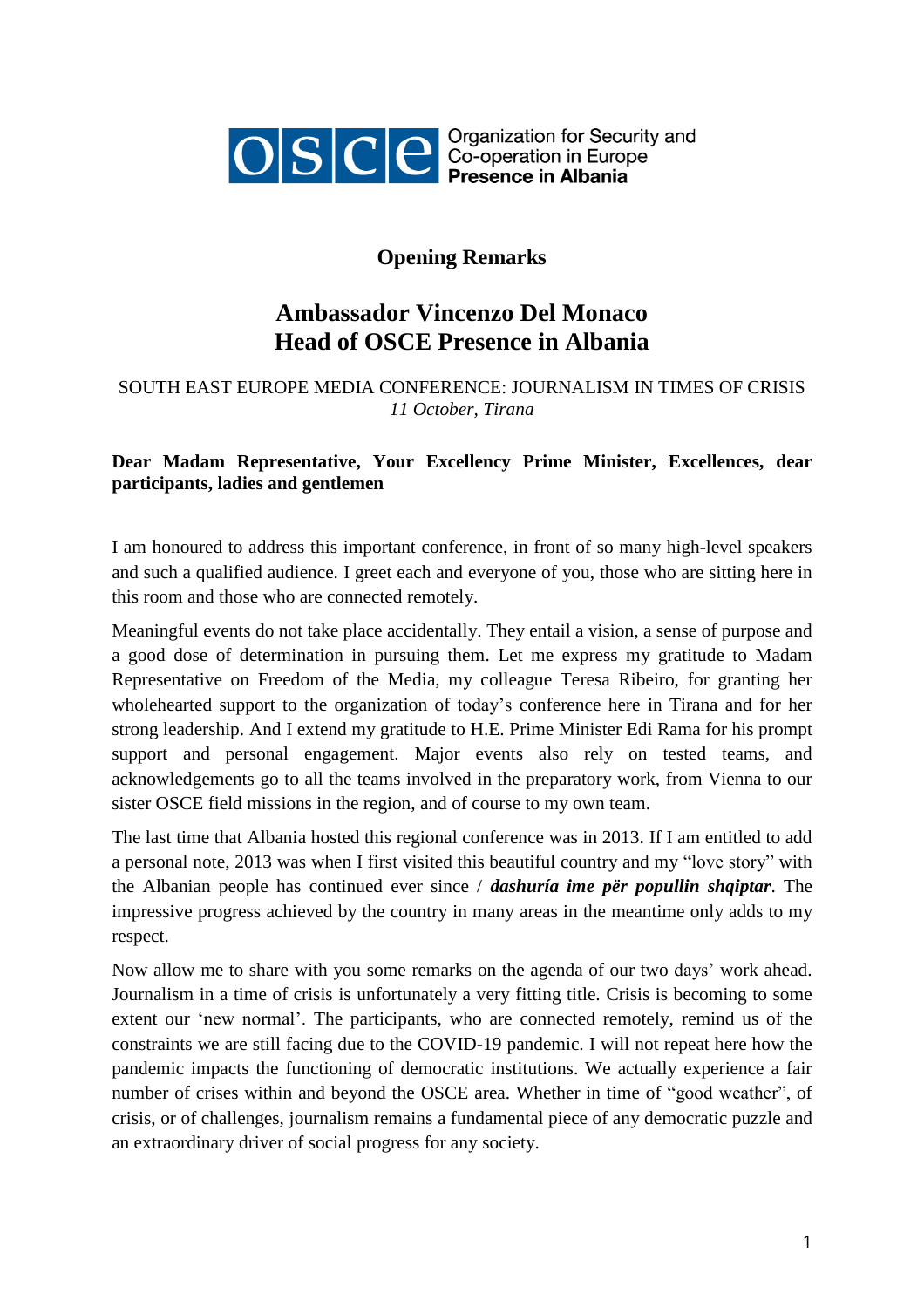Hence, the purpose of this conference: to hold an open and professional debate on the potential and challenges for our media landscape. We want to look ahead and, since we are in an OSCE exercise, we need to keep our eyes on the big picture. To my own eyes, the bigger picture translates into placing individuals first, working for an **open** society, and contributing to a secure international order. And here the role of the media is paramount. Media as an objective to be supported per se, for reasons that are well known and hence pointless to list. But maybe, above all, because media needs to be seen as a social synapse, an enabler and a vehicle that connects social layers, institutions, state and non-state actors, and citizens.

Let us look for a moment at numbers: compare today's South-East Europe to 20 years ago and it becomes obvious that progress of media is beyond contestation. With a population close to **18 million people,** this region has an enormous variety of media outlets: around **3,500** currently active media outlets, an internet penetration rate **between 80 and 90%**, and **10 journalism departments at universities**.

These numbers signify - at least in principle - a substantial general freedom of media, an area where information circulates without obstacles and where journalists are interconnected. It is not by accident that the OSCE Presence in Albania is conducting - in parallel to this conference - a meeting of the Youth Trail, a programme to ensure interconnection, also for young journalists. We want to have the young people have a say on the way media shapes their lives, our lives. And I wanted to have this discussion here in Tirana, which is bound to host next year the European Youth Capital.

This overall freedom of media should never be taken for granted, nowhere in the world. And, when obstacles arise, they should be addressed swiftly and seriously. **For instance, we need to make sure that journalists can operate in a conducive environment, a safe one, in principle with free access to information. We need to support fact-based journalism, actively rejecting fake news, and ensure the independence of journalists from media ownership control. I am speaking here about an environment that reflects today's realities, social diversity and plurality.**

Let me now offer you some thoughts on some of the other panels. Bottom line is that journalism is a strategic partner of state institutions and of citizens in the effort to unlock society, to confront polarization, and to build security. It is not necessarily a new "division of labour". I am actually wondering whether we should not simply reflect on a profound truth.

Let us take a step back and once again look at the bigger picture. When we observe today's dynamics, we observe two different worlds. The first is a world with national borders; it is the world we were taught in school, when I was a child at least, the result of classical inter-state relations of a Westphalian nature. The second is a world with an unprecedented number of networks, the so-called "connected" world. It is a world we observe from outer space following the corridors of lights; a world of the digital platforms.

Facebook, for instance, has **2.85 billion active monthly users globally**, which is *more than double the population of the OSCE region* (approx. **1 billion 289 million inhabitants**). Instagram alone with **one billion global users** comes close to the inhabitants of the entire OSCE region.